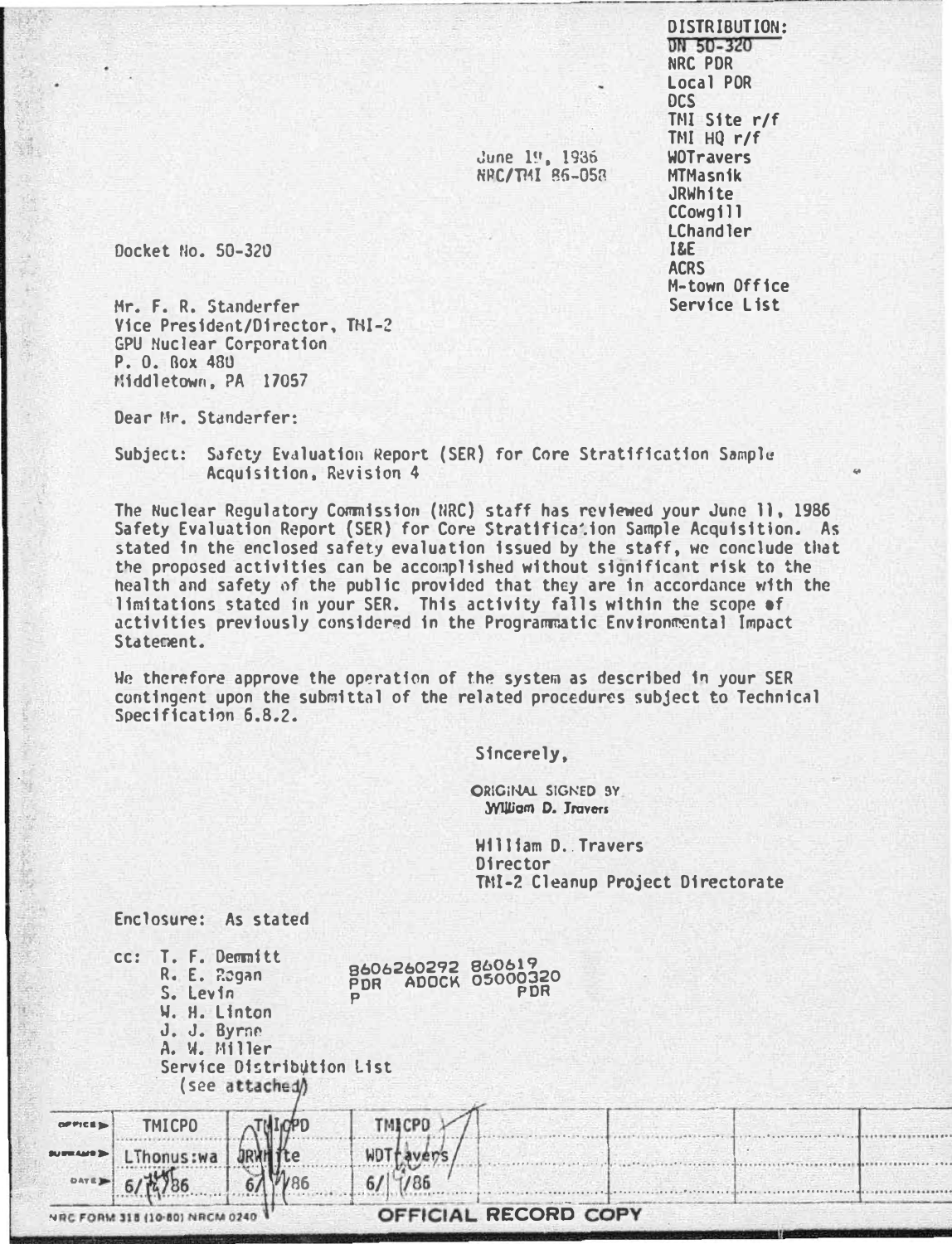# CORE STRATIFICATION SAMPLE ACQUISITION

#### SAFETY EVALUATION REPORT

# INTRODUCTION

'

The Core Stratification Sample Acquisition Safety Evaluation Reports (SER) revision 1, (reference 1) and revision 3 (reference 2) have been reviewed and approved by the NRC staff (references 3 and 4). GPUN submitted revision 4 (reference 5) on June 11, 1986. This revision clarifies the drilling limits and flush water sources, allows the option to use other water cleanup systems other than the Defueling Water Cleanup System, and addresses the option of leaving casing in a bore hole.

### EVALUATION

The changes addressed by this revision are evaluated as follows:

- 1. The drilling depth has been clarified to indicate that core bore will be 1 imited to the top of the flow distrihutor unless TV camera viewing of the lower head region immediately below the drill bit shows a clear path. This clarification provides better assurance that the load produced by drilling operations will not be imparted to incore nozzle penetrations.
- 2. Sources of borated water to be used for drill bit cooling, casing and drill string rinse, and camera purge have been clarified. The clarification indicates that bit cooling and flush will be nonmally from the Internals Indexing Fixture region of the reactor vessel; camera purge water will be from two 55-gallon supply tanks; and casing and drill string rinse will be from the Borated Water Storage Tank. In all these cases, the water source is required by procedure to have sufficient boration; i.e., greater than 4950 ppm boron to prevent dilution of the boron concentration being maintained in the reactor vessel. This clarification better identified water sources to be used.
- 3. In order to provide increased flexibility, other methods of reactor water cleanup are proposed for use if the Defueling Water Cleanup System (OWCS) is not operational. These other systems include the Submerged Oemineralizer System and the Temporary Reactor Vessel Filtration System. While DWCS is preferable in terms of effectiveness in monitoring water clarity, the other systems are considered to be able to maintain sufficient water clarity should their use be required.

These clarifications do not depart from or alter the staff conclusions in references 3 and 4.

4. In order to provide for long term camera access to the lower core region after a successful core bore, the option to leave a portion of the casing extending approximately one foot above the surface of the fuel debris was proposed. In this event, the casing will be cut so that rejoining to other sections of casing is not possible. Creation of a string of casing long enough to reach the vessel wall is effectively prevented. In this

8606260294 860619 **ADOCK 05000320** P PDR L..\_ \_\_\_\_\_\_\_ \_ \_ \_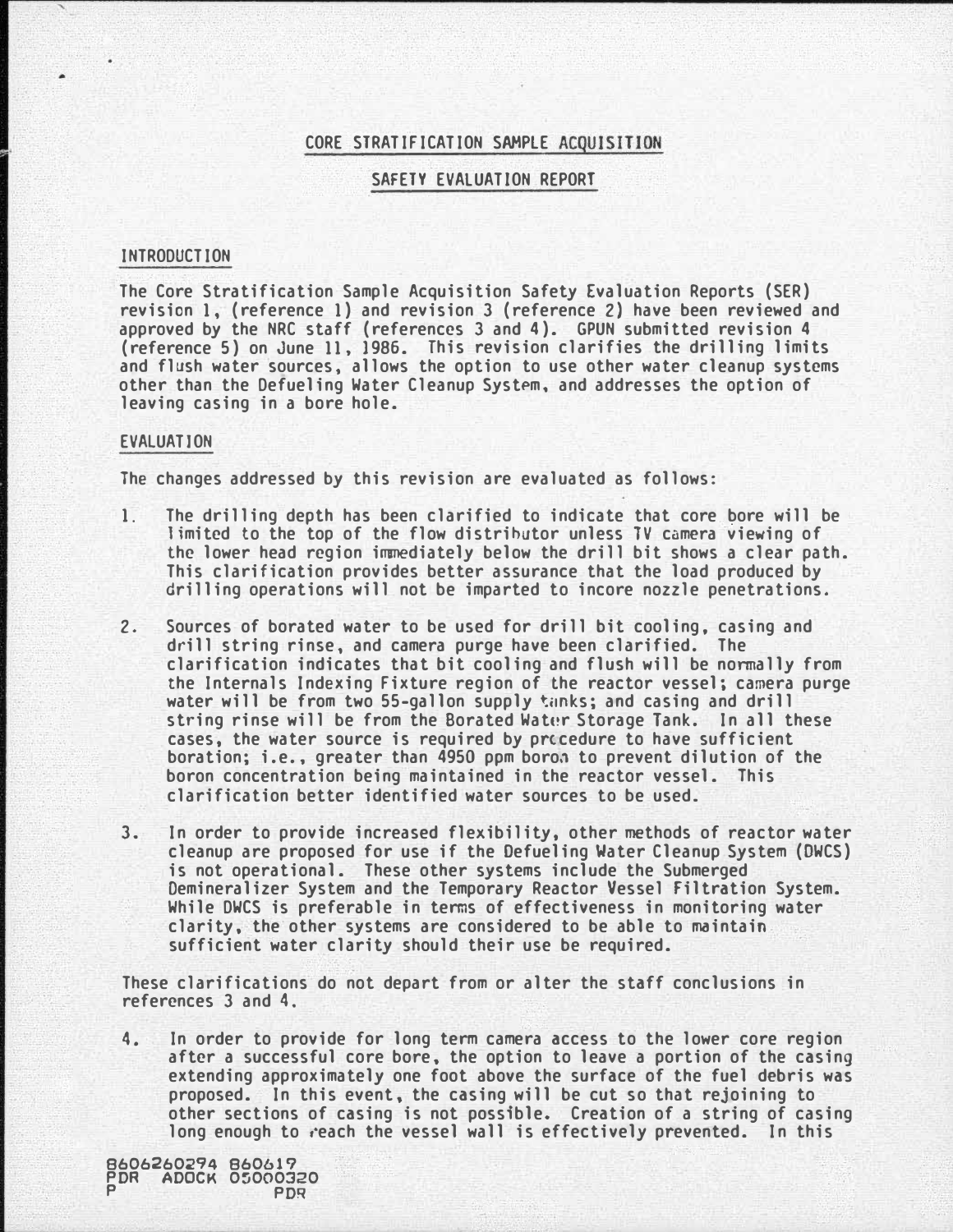case the staff finds that an equivalent level of protection of reactor vessel integrity to that previously evaluated, is maintained.

Retrieval of the casing is possible and has been planned if this option is exercised. Sufficient tooling to extract the casing is available and has been demonstrated as effective.

### CONCLUSIONS

The staff has reviewed the changes to the Core Stratification Sample Acquisition Program presented in revision 4. The majority of the changes do not affect the staffs previous conclusions. The staff has determined that the licensee's proposed methodology for leaving drill casing in the core has an adequate level of safety incorporated. We therefore conclude that Core Stratification Sample Acquisition activities (revision 4) can be implem �ted without significant risk to the health and safety of the public.

-----------------""--'--'-'-"--"-----�--------------- ----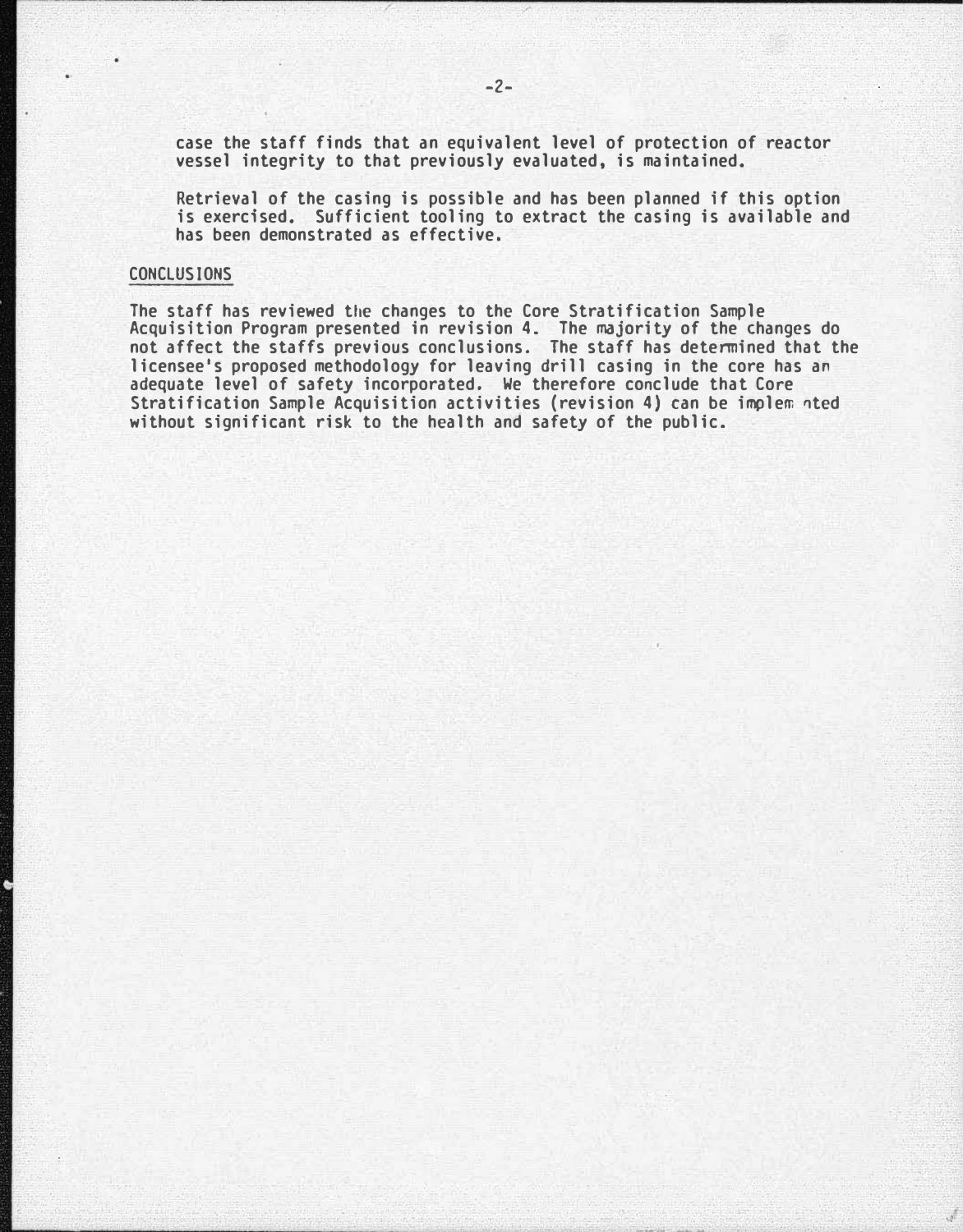# References

- 1. GPUN letter with attached SER from F. R. Standerfer, 4410-85-L-0147, to B. J. Snyder dated August 30, 1985.
- 2. GPUN letter with attached SER from F. R. Standerfer, 4410-85-L-0248, to W. D. Travers dated December 31, 1985.
- 3. NRC letter with attached Safety Evaluation NRC/TMI 86-041, W. D. Travers to F. R. Standerfer dated May 5, 1986.
- 4. NRC letter with attached Safety Evaluation NRC/TMJ 86-052, W. D. Travers to F. R. Standerfer dated May 28, 1986.
- 5. GPUN letter with attached SER from F. R. Standerfer, 4410-86-L-0101, to W. D. Travers dated June 11, 1986.